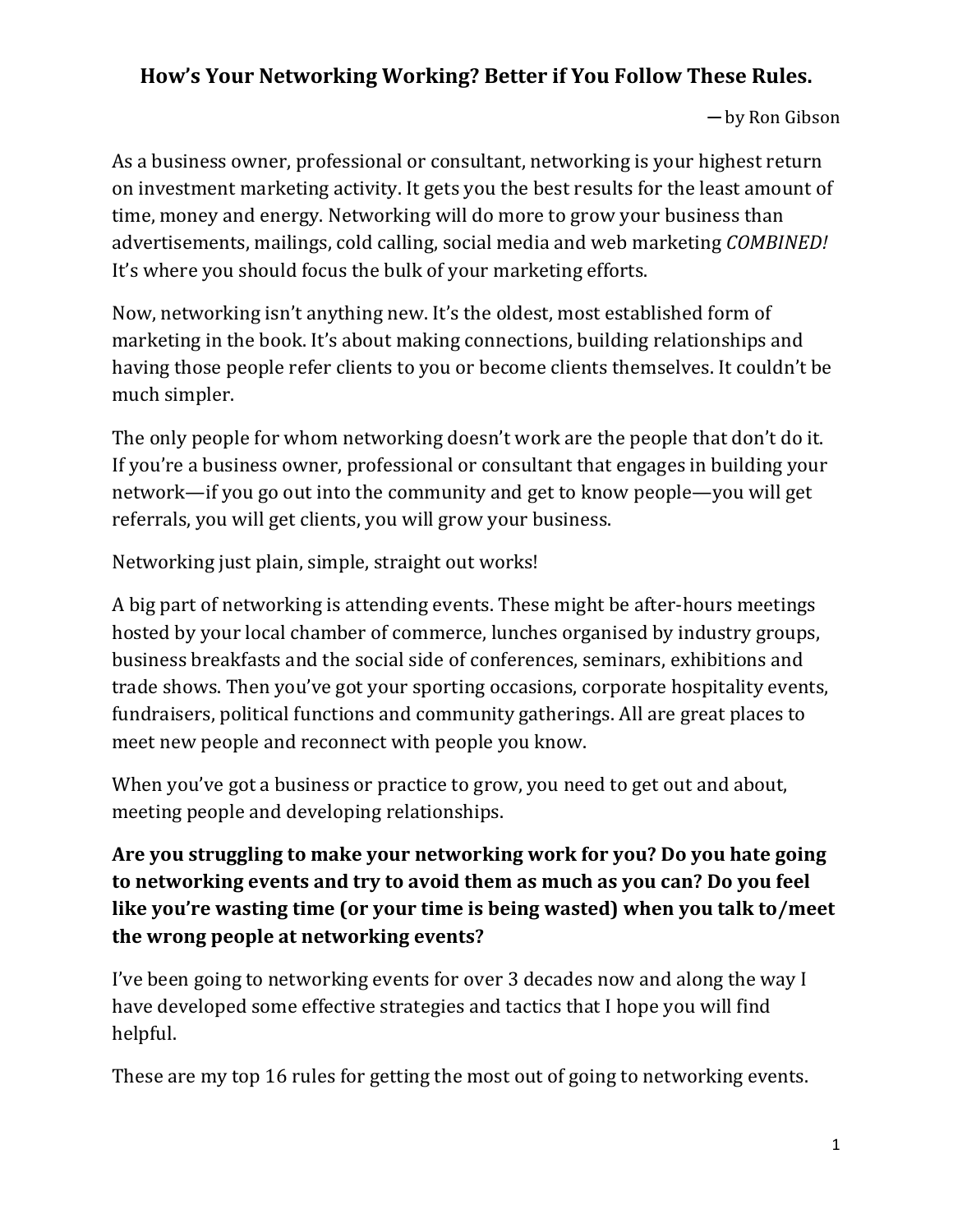- **1. I shake hands and make eyes.** It's a firm squeeze (but not too firm) and I look directly in the eye for 2 or 3 seconds.
- **2. I smile.** I find that by giving a smile I get one back.
- **3. I'm typically the first to say hello.** I found that the most effective conversation starter is a friendly "Hello, how are you? I'm Ron" or simply, "Hello, I'm Ron". They are my go-to openers and 99 times out of 100 that is all it takes to set someone at ease and allow a conversation to begin. Sometimes I use context. For example, "how's the wine?", "how's the food?", "enjoying yourself?" Or, I'll comment on the venue or the occasion. "What a cool/great/amazing venue. Have you been here before?" or "Are you a regular at these things?"
- **3.5 I don't even wait to get inside.** I start socialising in the lift. "We must all be going to the same place." Then I introduce myself.
- **4. I focus on common ground.** My goal is to find a link— something we have 'in common'. Anything from kids, to holidays, to sports, to restaurants, to music, to cars. Anything at all. The key is to find that one small thing, that slice of overlap between you and them and run with it. Personal things in common makes it easier to establish rapport and trade stories and leads to a friendship, a relationship and lots of business.
- **5. I ask more than I tell.** The exact questions I ask will depend on the circumstances and what I already know about the person. But questions that have always worked for me are, "where are you from?", "where did you grow up?", "how did you get started in business/your career?", "have you got any kids?" and "how's business?" You will find more of my favorite questions (and follow-up questions) in my article, **Better Questions, Better Networking Conversations**.
- **6. I listen hard.** I spend very little time talking about me, except to communicate what I do and why I do what I do. The more information I have about them, the better (and easier) I find it is to establish rapport, follow up, build the relationship and yes, win the business.

#### **I'm not telling you what to do, but rather sharing with you what works for me and what will make it easier for you.**

**7. I go to give.** Everyone goes to a networking event to better themselves in one way or another. I'm always prepared to help someone else get better. When I'm talking to people a part of my brain is thinking, "I want to learn about this person and see how I may be able to play a role in their success." Giving may involve sharing information, being a resource, helping them solve a problem or challenge, offering support, connecting them with someone in your network, providing leads, articles of interest or something meaningful to the person,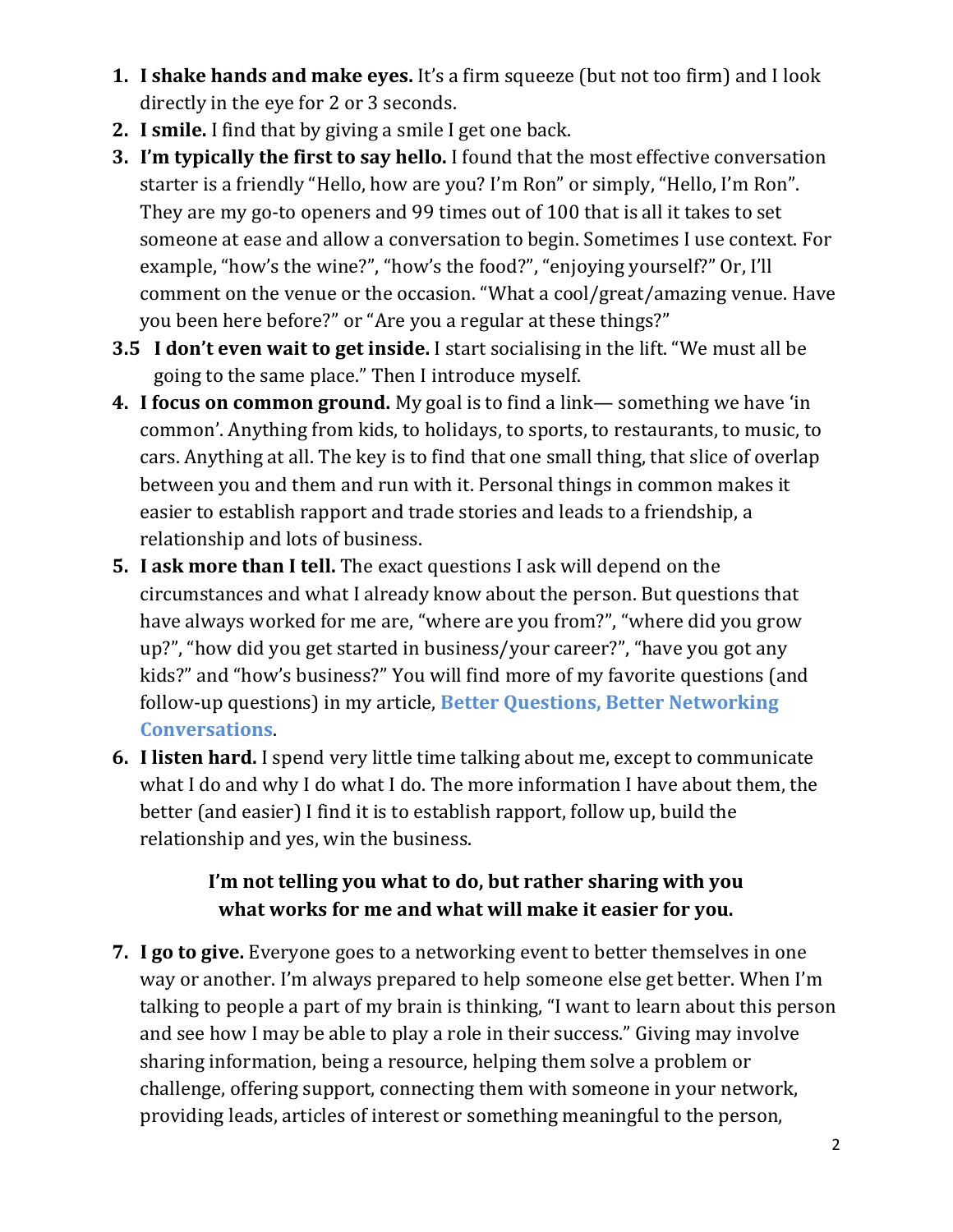giving a reference or being a customer. The best practice for any relationship is to be a giver before you're an asker; before you ask for an introduction or a lead or a meeting or help of any kind. Build trust and make a friend first. I recommend you adopt a similar mindset. This is what makes networking work for you.

**8. Know where to go.** I go where my clients and prospects (and the people who serve my clients and prospects) go or are likely to be. I ask my clients and prospects where they go to network and that's where I go.

# **If you say, "I go to networking events, but I don't meet the right people", it means you're not networking where your prime prospects might be.**

**9. I don't just look for prospects and clients.** I think of every person I meet as someone who could refer clients to me or help me gain valuable in formation. I make friends, build rapport and provide value to everyone, without prejudging or qualifying them. You never know who might have a client or friend in need of your product or service or what sort of business intel will spring up.

# **If you say, "I go to networking events and I see little or no return", it means you're not following these fundamentals.**

- **10. I show up early.** That way I can talk to people under more relaxed circumstances and in smaller, more manageable groups before everyone arrives and the event is in full swing. Arriving early means I usually get to meet the host/s. I like to ask them what I can expect, if there are any tips they can give me and who are the people that I should meet. This gives me clues as to how I should 'work' the event instead of winging it.
- **11. My message is clear.** When someone asks me what I do, I don't ramble on for minutes. In just a few seconds I say what I do, why I do it and who I help. This is my message: "*I help professionals and consultants get more and better clients… and I get a buzz out of it because I know I'm making an important difference in their lives."* If people want to know more I tell them a couple of very short stories. 1) My perfect client's story, which is about them being busy, but not making enough money and 2) My story, which is about why I do what I do. I discovered that when I eventually got my message 'right' I started getting a lot more referrals and business.
- **12.** I make sure that I take a 'next step' if the opportunity is there. It could be anything from a simple business card exchange, to a cup of coffee, to an invitation to a social event. I want to make certain that I have achieved my